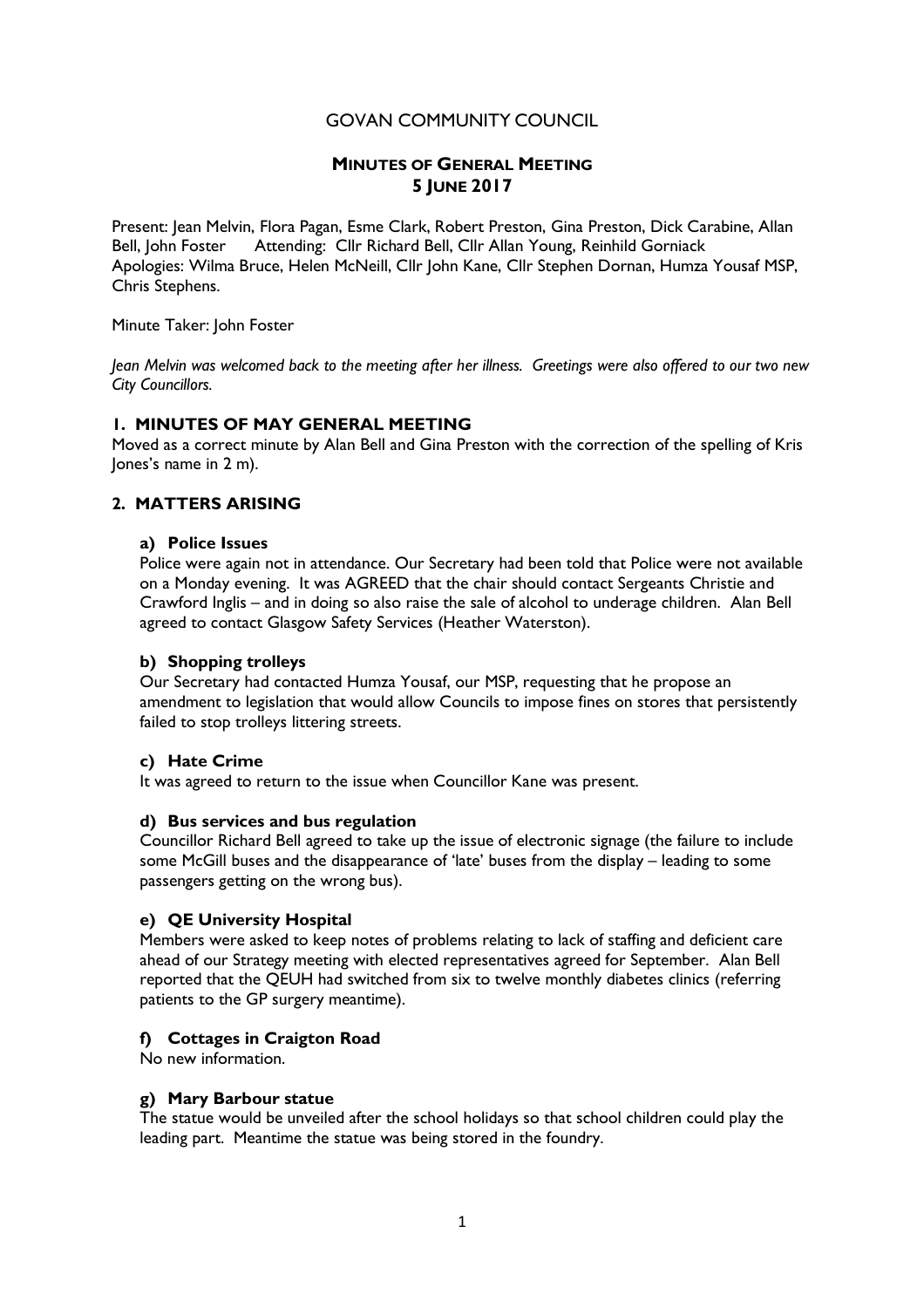# **h) Potholes: the need for full resurfacing**

Harmony Row remained badly potholed – especially at the Crossloan Road corner and also about 100 yards further north towards Golspie Street.

## **i) Development of the graving dock site**

A copy of the letter from Harry O'Donnell of New City Vision had been supplied to Cllr Kane. The meeting reaffirmed its opposition to a redevelopment that did not include affordable housing for rent or which became simply a gated community. Councillors were asked i) to ensure that the planning permission process was used to make this a condition and ii) to investigate how far the City Council, with its strategic responsibility for housing, could secure finance to provide funding for social housing.

A letter was read from Iain McGilivrary, Executive Director of Clyde Docks Preservation Ltd.

# **j) Dog Fouling**

Our Secretary had contacted both Housing Associations and the Glasgow Safety Services asking that a concentrated campaign be organised. Councillors Bell and Young were asked to consider how the City Council could help to coordinate – as in the previous campaign in 2014.

# **k) Type 26 and 31 Frigates: Question in Parliament on MoD orders**

Kris Jones of BAE would attend our July meeting.

## **l) Lyceum building**

Councillor Young said he would investigate the current stage of the City Council's involvement.

## **m) Development of Govan Townscape**

Our Secretary had attended the meeting of CGAP and reported that those present had raised the need for a gateway to the St Constantine's church building. The new pathway from Water Row to the Church would be officially opened on 7 July.

# **n) Youth Disorder**

The General Election had, Chris Stephens reported, prevented the Commons All-Party Youth Violence Commission coming to Govan.

### **o) Govan Ferry**

The Ferry would be operating from 23 June.

### **p) Asylum case**

The Chair would attempt to visit.

### **q) Tea in the Pot**

No further report on funding.

### **r) Boxing Club**

A permanent venue was still required.

## **s) Kit Bowen: project on Govan's public space**

Kit had written to thank the Council for last month's discussion

### **t) Awareness of Identity Fraud**

A spokesperson for the campaign sponsored by GCVS would be invited to talk to our July meeting.